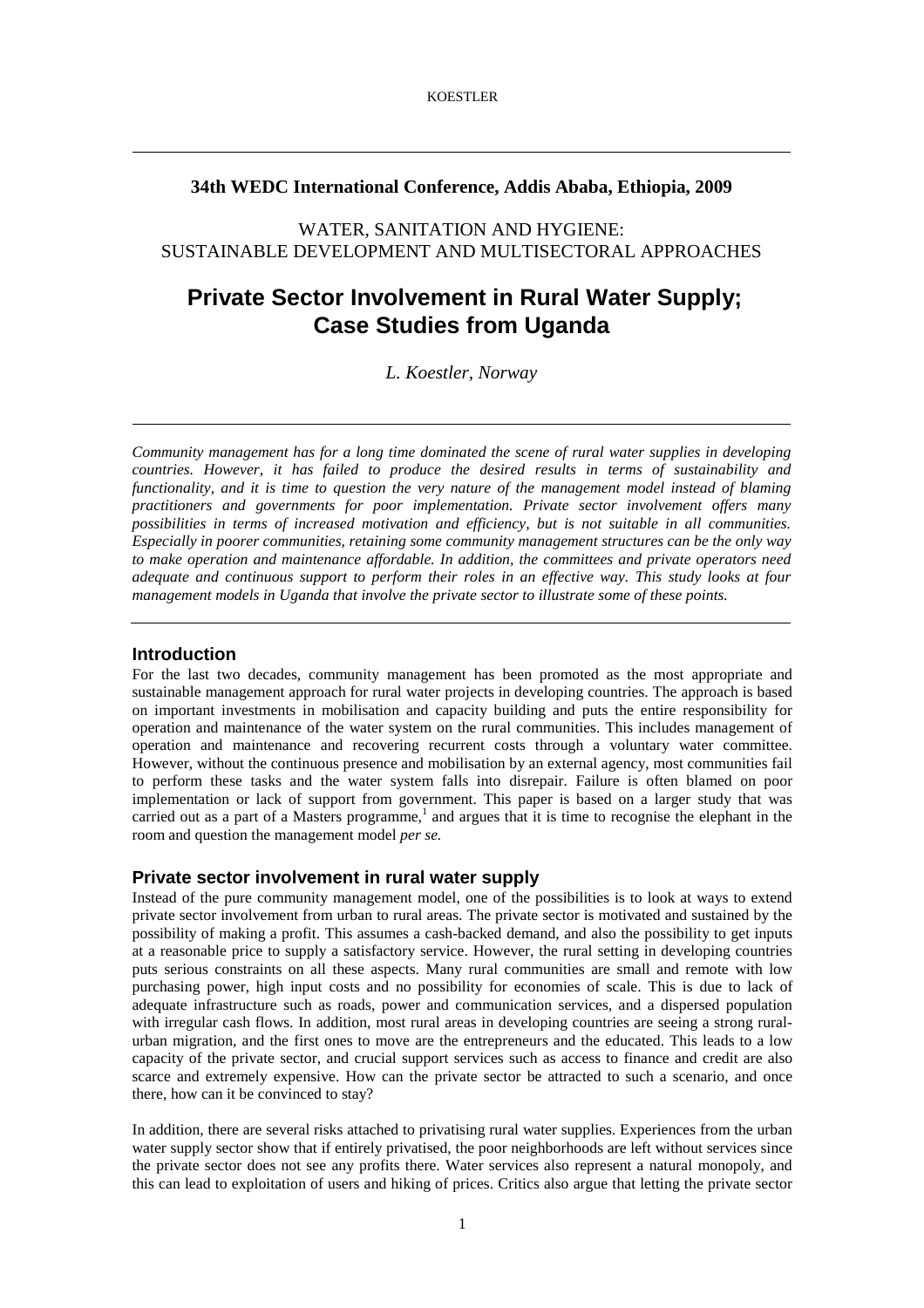#### KOESTLER

take over the management of rural water supplies will erode the social capital that the sector has been struggling to build for the last decade, through community (and especially women's) empowerment and education (Woodhouse *et al* 2004). A crucial factor for sustainability; community ownership, will also be threatened.

At the same time, involvement of the private sector can considerably improve the efficiency of public services; it makes a business more adaptable and consumer-oriented and manages the resources more efficiently (Howard 2005). It can bring expertise in to rural communities and even create employment and development.

Terms such as private sector and privatisation have many definitions. In the context of this study, private sector involvement in rural water supplies was understood as the involvement of an entity or person, on a formal or informal basis, to supply operation and maintenance services in exchange for money. The private entity should be formally asked by the owner, government or community to deliver a certain level of service, and the responsibilities should ideally be outlined in a contract. The private entity should also to a certain extent be motivated by the possibility of making profit. The private sector in rural areas is therefore mostly informal, with little capacity and only a few employees.

## **Four case studies in Uganda**

In order to analyse what is happening on the ground in terms of private sector involvement in rural water supplies, four case studies were selected in Uganda. The country is interesting because even in small rural communities people often pay for water from vendors, and trade and the cash economy are increasingly spreading to even small villages. In addition, the private sector plays an important role in managing water supplies of small and large towns through performance and service agreements.

| Table 1 - Modalities of private sector involvement in case studies |                         |                                     |                         |                                  |                                 |                                           |                                                                           |
|--------------------------------------------------------------------|-------------------------|-------------------------------------|-------------------------|----------------------------------|---------------------------------|-------------------------------------------|---------------------------------------------------------------------------|
| Case<br>study                                                      | Ownership               | <b>O&amp;M</b><br>management        | Day to day<br>operation | <b>Preventive</b><br>maintenance | <b>Minor</b><br>repairs         | Major<br>repairs                          | <b>Support</b>                                                            |
| Katakwi-<br>Amuria<br>handpump<br>mechanics<br>association         | Community<br>(District) | Water source<br>committee           | Caretaker               | Caretaker/<br><b>HPM</b>         | <b>HPM</b>                      | <b>District</b>                           | <b>HPM</b><br>Association.<br>District.<br>Donors                         |
| South<br>Western<br>Towns<br>Water and<br>Sanitation<br>Project    | Sub-county              | Water board                         | Scheme<br>operator      | Scheme<br>operator               | Scheme<br>operator/<br>Umbrella | Umbrella                                  | Sub-county,<br>Umbrella,<br><b>District</b>                               |
| Namasale                                                           | Community               | Water<br>committee                  | Technicians             | Technicians                      | Technicians/<br>Scan-Water      | (Scan-<br>Water) in<br>theory<br>District | Scan-Water<br>on a<br>temporary<br>basis, in<br>theory<br><b>District</b> |
| Kabango                                                            | <b>District</b>         | Water board/<br>private<br>operator | Private<br>operator     | Private<br>operator              | Private<br>operator             | Private<br>operator                       | District.<br>WaterAid.<br><b>MWE</b>                                      |

The objective of the study was to analyse strengths and weaknesses of management approaches for rural water supply, and to identify potential management models that involve the private sector. In this context, four management models were studied in detail through field visits and desk studies. Key informants such as the project coordinator, committee members, technicians, private operators and local leaders were interviewed through semi-structured interviews, and the performance of each project was assessed by using the sustainability snapshot tool developed by Sugden (2001). In addition, four experts were interviewed about community management, private sector involvement and the Ugandan water sector in general.

The four management models included different technologies, socio-economic settings and support mechanisms. One scheme was involving handpump mechanics (HPM) associations, whereas the other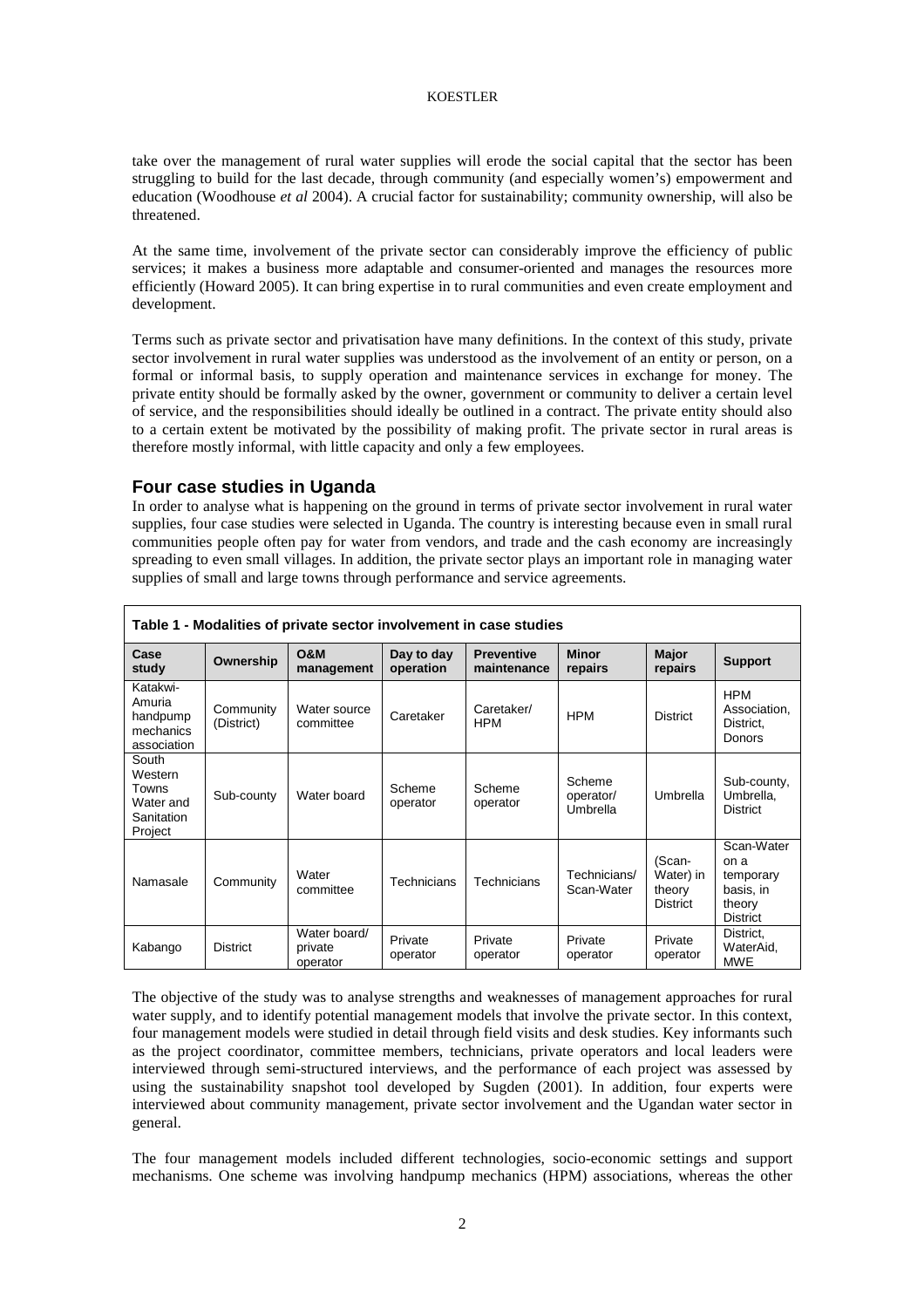#### KOESTLER

three cases were piped water schemes using different technologies such as gravity flow, boreholes with electric pumps and surface water treatment. The focus of the research was on the responsibilities for financial management, technical operation and maintenance, minor and major repairs and support in terms of technical and managerial advice and funding. The distribution of responsibilities of the different case studies is represented in the table above.

## **Private sector involvement and community management**

In the different case studies, various degrees of private sector involvement could be found. Using criteria taken from the literature, the degree of community management and private sector involvement was analysed, as was the extent to which the models benefit from positive effects from both approaches. The main conclusion is that all models use a mixture of private sector involvement and community management elements, and that in this way they can largely benefit from positive effects of both approaches such as creation of ownership feeling and efficiency, better financial management and higher expertise. The main benefit of private sector involvement, however, was the increased motivation of the communities and private operators to maintain the systems.

#### **Private sector involvement and economic development**

After an analysis of the case studies and their degree of private sector involvement, the correlation with economic development is striking. In communities where there was little cash in circulation and few commercial activities, a higher degree of community management was found. In villages that have a booming trade and commercial activities, a higher amount of tasks was confined to the private operator and the relationship was more formal. The relationship between economic development and degree of private sector involvement can be simplified by the graph below:



It has to be noted that this relationship is only a general trend, and that in addition to economic development other factors such as socio-political characteristics of the community, remoteness, the cost of water, political leadership, type of support mechanism and the implementation approach also will affect the degree of private sector involvement and whether it is a success.

#### **The management model**

Through the discussion above, it is now possible to identify some of the most important actors in the management of a rural water supply, and the relationships between them. This is illustrated by the figure below. The figure underlines the need for a support mechanism, either through local government structures or through an independent support mechanism that is sustainable and has a working relationship with the authorities. The division of tasks between the water committee and the private operator will depend on local conditions and on the economic development as described above.

### **Conclusions**

From the case studies and the discussion, several conclusions can be drawn:

1.As rural communities move upwards on the ladder of development, the spirit of voluntarism diminishes. This calls for new approaches that do not assume a high amount of voluntary work

2.Private sector involvement represents a viable option that can have positive impacts on sustainability

3.Private sector involvement can be combined with traditional community management structures and create benefits from both approaches in the community